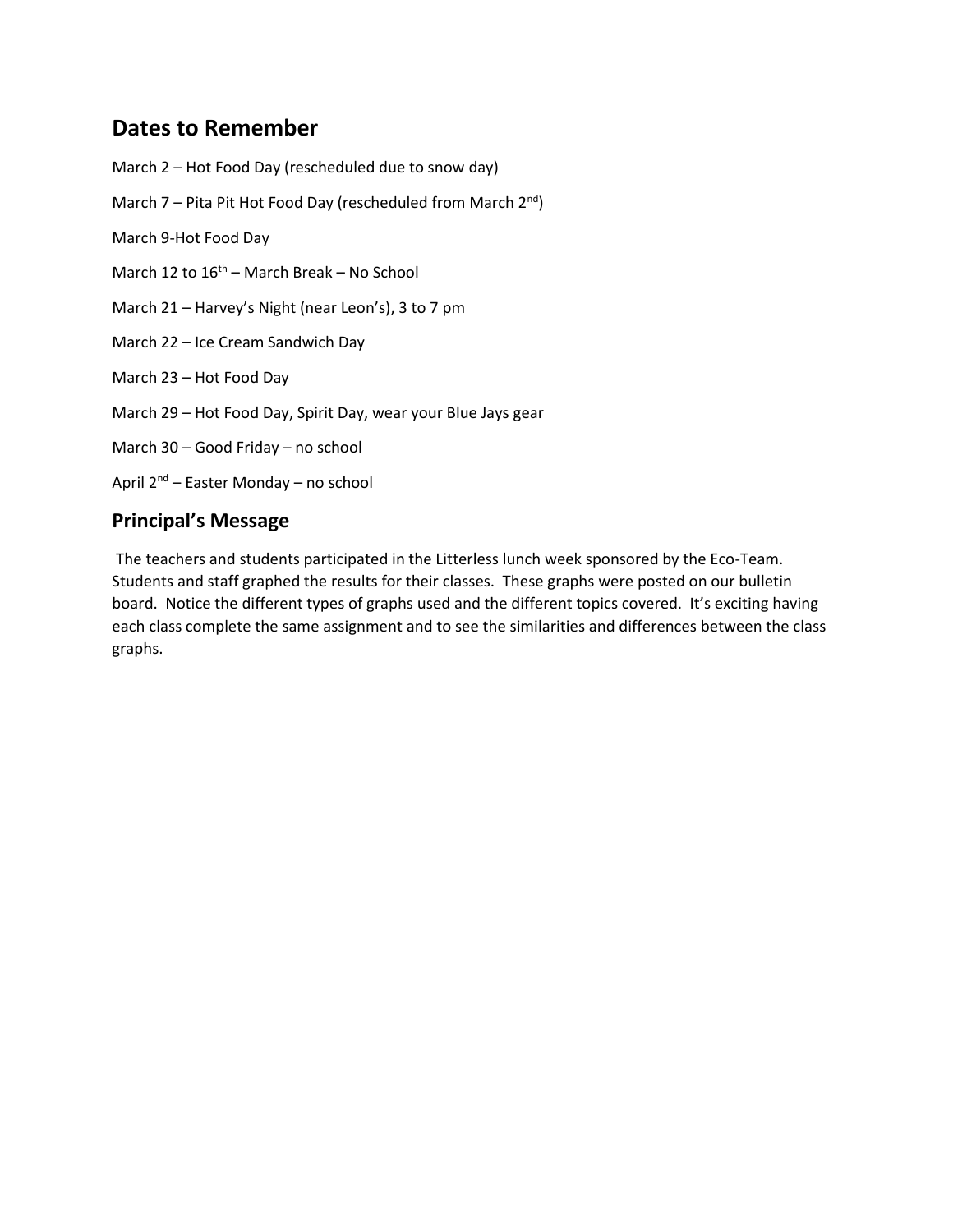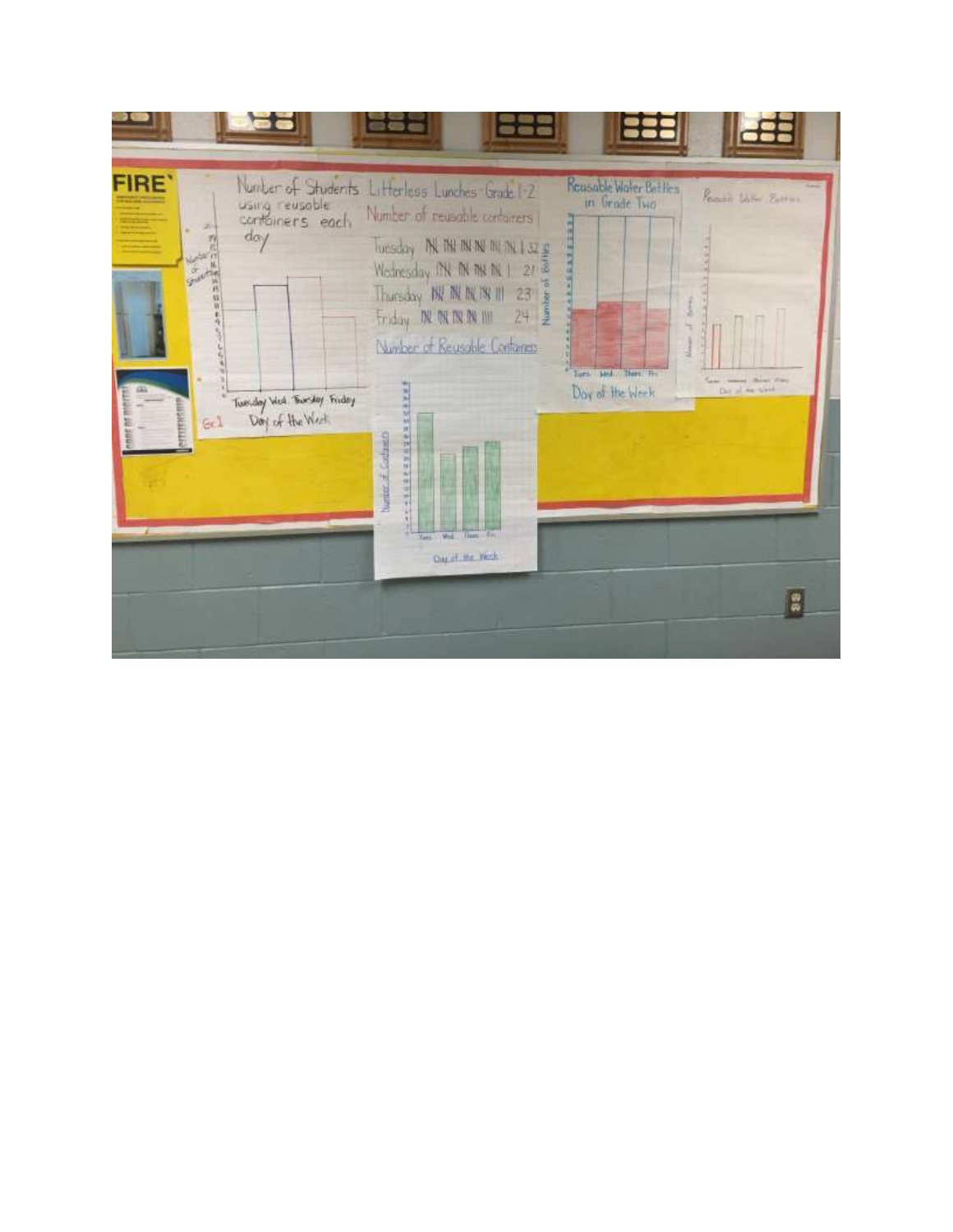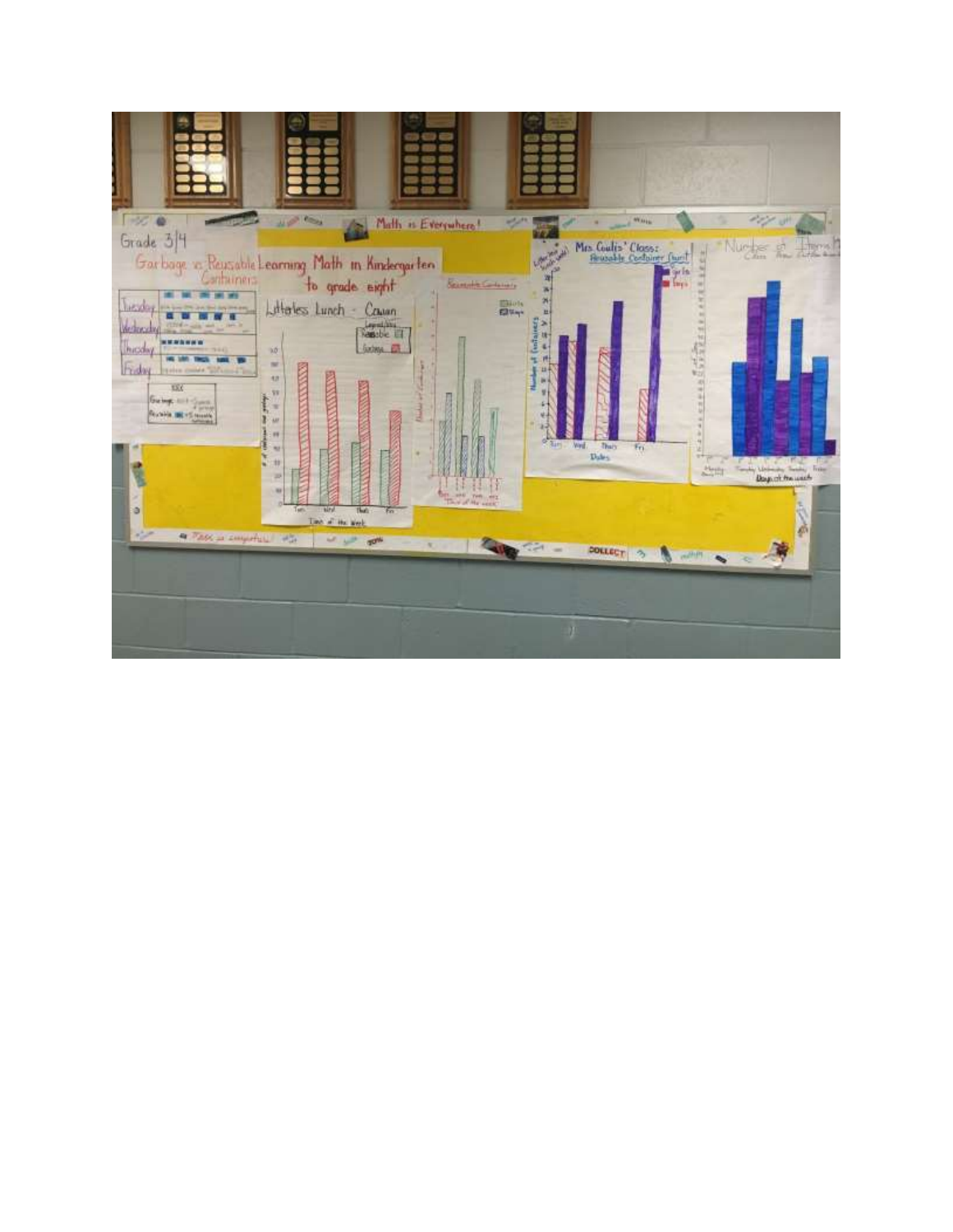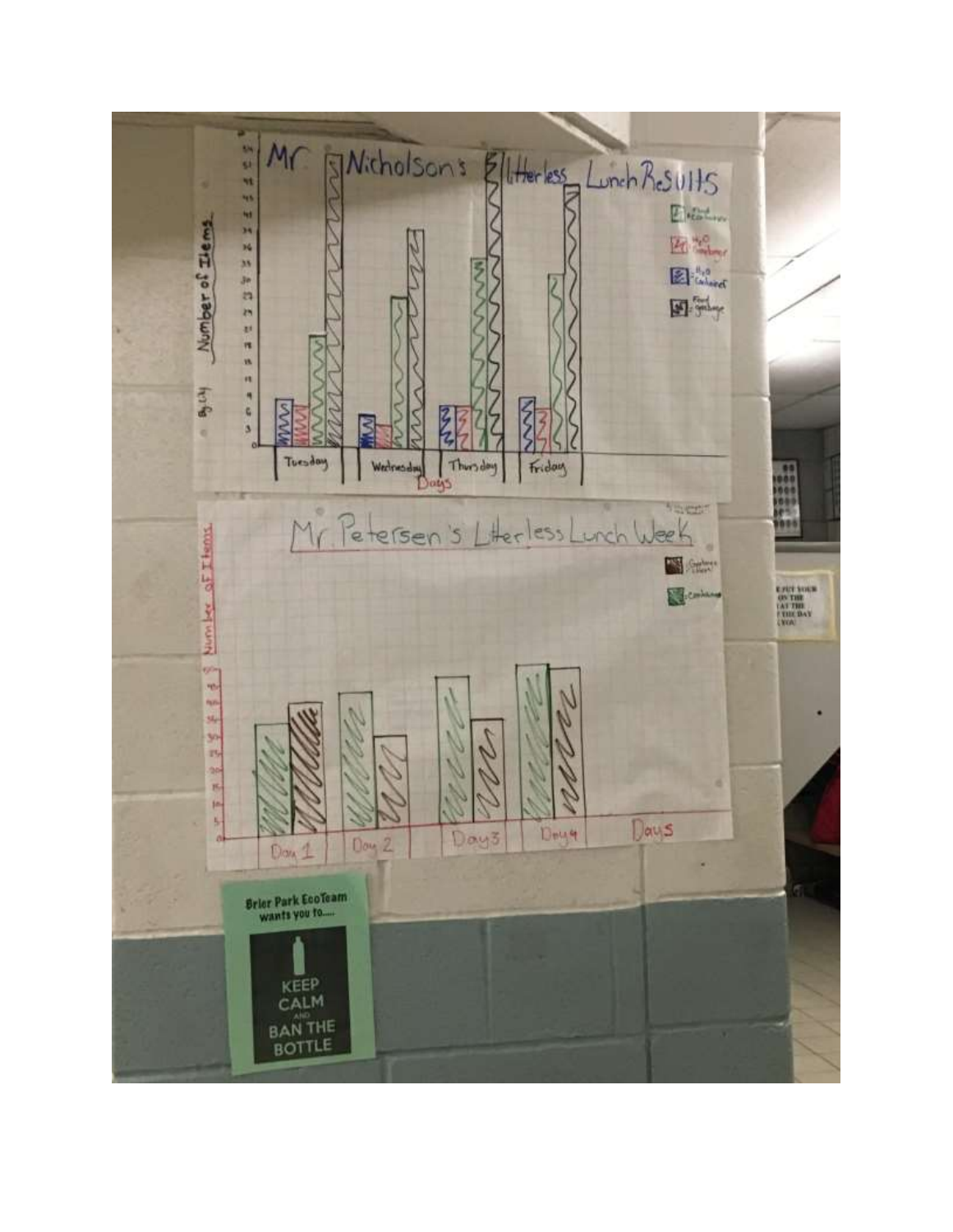## **From the Indigenous Education Office:**

#### "*Greetings from the Indigenous Education Office!*

*The Grand Erie District School Board has two openings on two of their Committees of the Board, one for the Special Education Advisory Committee (SEAC) and one for the Grand Erie Parent Involvement Committee (GEPIC). We are looking for Indigenous, Métis or Inuit parents to represent these voices at the tables. If you are interested, please contact: [Sabrina.Sawyer@granderie.ca](mailto:Sabrina.Sawyer@granderie.ca) for more information. We look forward to hearing from you!"*

# **A Note From the Public Health Nurse at Your School…**

### **Five Tips for Cooking With Kids!**

It's fun and rewarding to include kids in meal making – whether it's at breakfast, lunch or dinner. Here are five tips for getting your kids involved:

- 1. **Pick a recipe together:** Children need to be part of the plan from the beginning, and it helps if they prepare something that they love to eat. Shop for groceries together too!
- 2. **Include learning:** Build on lessons kids learn in school, such as math, social studies, media literacy, spelling, science and reading. Younger children can practice fine motor skills.
- 3. **Keep it fun:** Imaginative play helps children get deeply involved. Make a theme night or turn your kitchen into a restaurant or reality cooking show.
- 4. **Be a role model:** If you're excited, they will be too. Try a new food, describe the flavor and be adventurous to inspire your eaters to do the same. Get other members of the family involved.
- 5. **Be cool about the mess:** Spills and accidental messes happen, and it's important to remain calm about little mishaps. Keep kitchen towels handy for cleaning up spills.

Kids are much more likely to eat what they make, so cooking at home is a great tip if you have picky eaters. It's fun for them to eat their art creation! Cooking with kids helps reduce mealtime battles and boost their willingness to try new foods. It's great for their self-confidence too.

**From the Public Health Nurse**…please see her handout on Triple P parenting.

**From the Program Department**… please see the Math Moments attachment for March.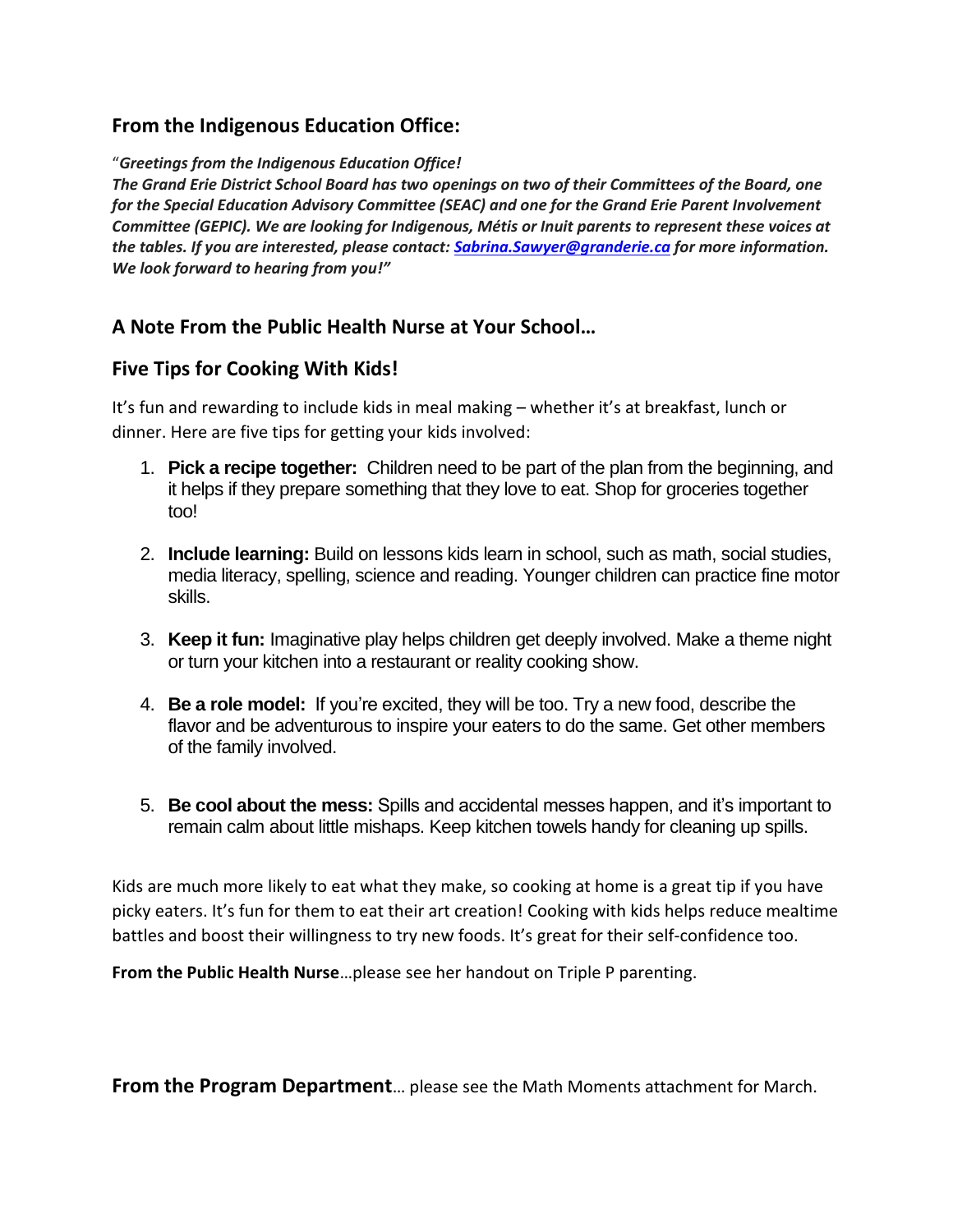# **The Seven Math Processes**

The curriculum identifies seven key processes students engage in as they learn and use math throughout the grade. These are problem solving, reasoning and proving, reflecting, selecting tools and computational strategies, connecting, representing, and communicating. Your child will use these processes when learning new concepts and procedures, practising skills, and solving problems. Your child will also draw on his/her knowledge and skills from the five strands and make connections with real-life situations. In this month's newsletter, we will look at three of the processes.

**Problem Solving -** Students enjoy and use math when the concepts they learn make sense to them. Investigating problems builds students' understanding of concepts. It also allows students to apply their math skills in everyday situations.

In your child's math classroom, students:

- **tackle math problems that are appropriately challenging**
- **explore many different approaches to solving problems**

**Reasoning and Proving -** Students need to be able to explain the reasoning behind a solution or choice of strategy. They need to be able to answer the question, "How do you know?"

In your child's math classroom, students:

- **make predictions**
- **test hypotheses**
- **explain their thinking**



**Reflecting -** Reflecting is an essential part of good problem solving. Reflecting on their choices and results enables students to improve their approaches and discover new possibilities.

In your child's math classroom, students:

- **reflect on their own thinking and the thinking of others**
- **assess the reasonableness of an answer**
- **brainstorm other possible strategies**
- **share aspects of a problem that were challenging**

Taken from: Math Learning Today: produced in partnership with the Ministry of Education and Ontario District School Boards 2016

**SUCCESS** for Every Student